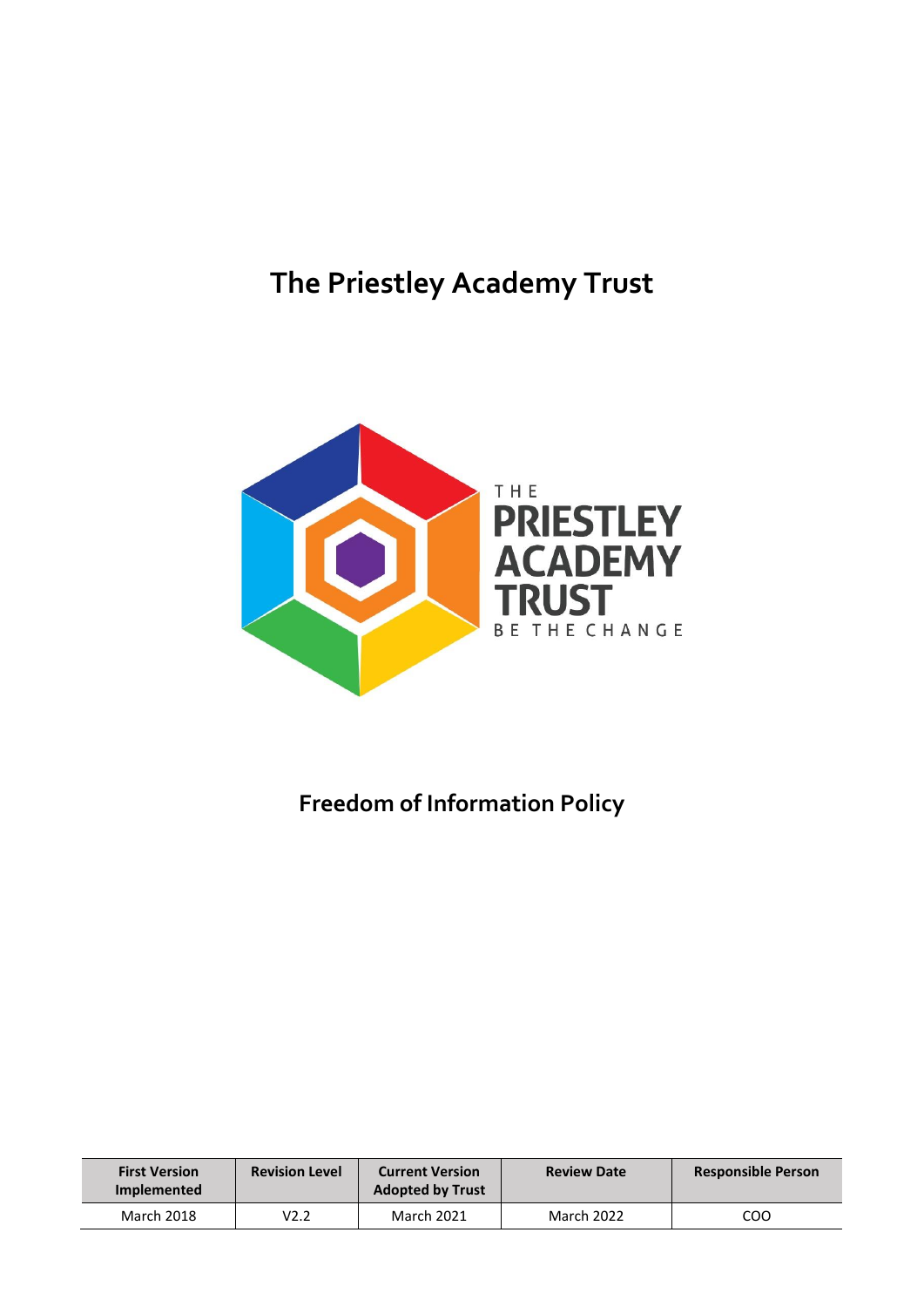# **Contents**

| How information published under this scheme will be made available 14 |  |
|-----------------------------------------------------------------------|--|
|                                                                       |  |
|                                                                       |  |
|                                                                       |  |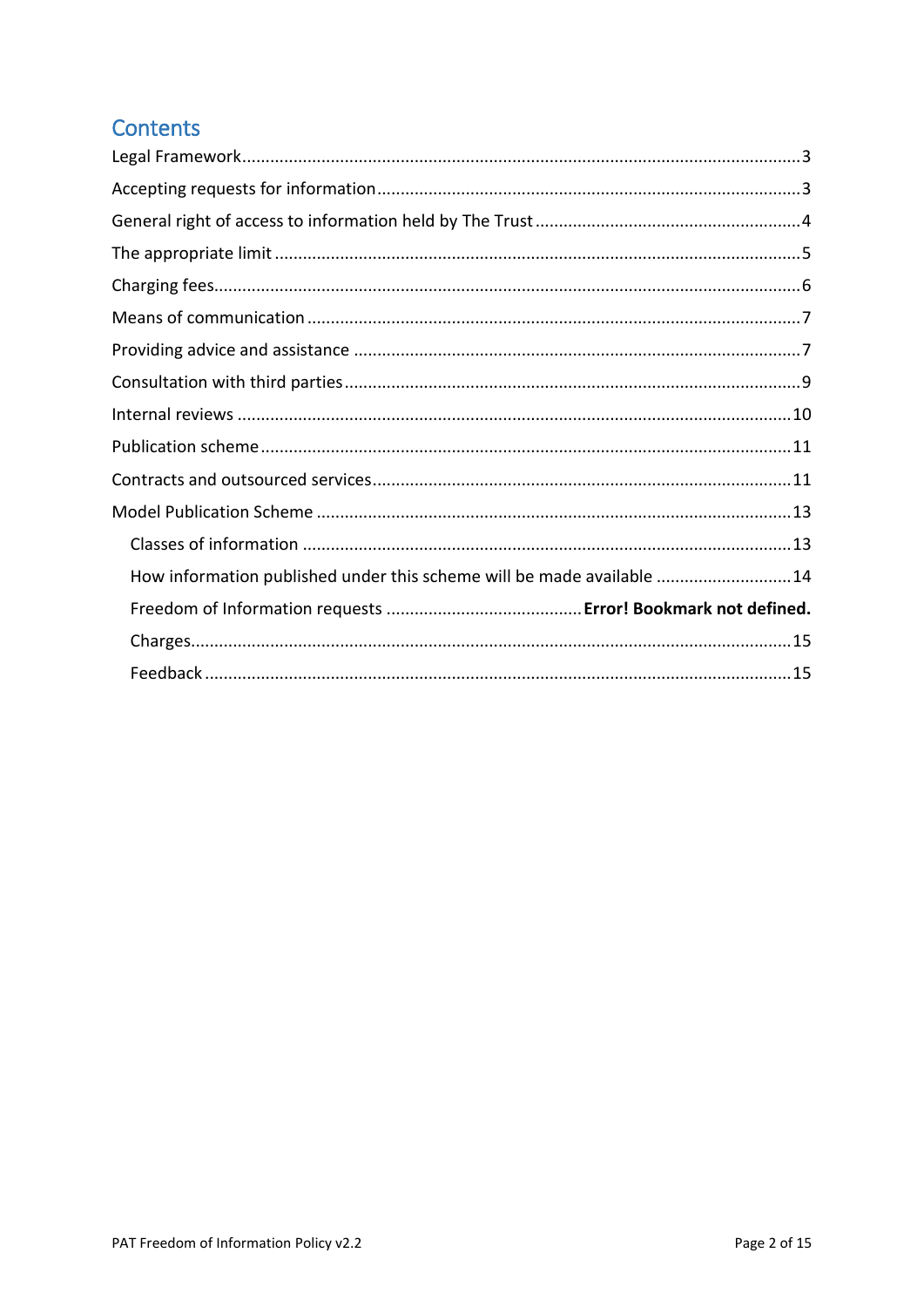### <span id="page-2-0"></span>Statement of intent

As an educational provider, The Priestley Academy Trust has an obligation to publish a freedom of information statement, outlining how we will meet our duties under the Freedom of Information Act 2000 and associated regulations. The development and effective implementation of this policy fulfils that requirement.

More specifically, this policy outlines The Trust's policy and procedures for:

- The release and publication of private data and public records.
- Providing applicants with advice and assistance throughout the duration of their requests.

It also clarifies our position regarding the appropriate limit to the costs incurred by The Trust in obtaining ant requested information, and on charging fees fir its provision.

### Legal Framework

This policy has due regard to the following legislation:

- The General Data Protection Regulation
- The Data Protection Act 2018
- The Freedom of Information Act 2000
- The Freedom of Information and Data Protection (Appropriate Limit and Fees) Regulations 2004

This policy also has due regard to guidance, including, but not limited to, the following:

- Cabinet Office (2018) 'Freedom of Information Code of Practice'
- ICO (2013) 'Definition document for the governing bodies of maintained and other statefunded schools in England'
- ICO 'Model publication scheme'
- ICO 'Duty to provide advice and assistance (section 16)'
- ICO 'Time limits for compliance under the Freedom of Information Act (section 10)'

This policy will be viewed in conjunction with the following other Trust policies:

- Data Protection Policy
- GDPR Policy

### <span id="page-2-1"></span>Accepting requests for information

The Trust will only accept a request for information which meets all of the following criteria:

- It is in writing (this includes requests sent to The Trust's official social media accounts)
- It states the name of the applicant (not a pseudonym) and an address for correspondence
- It adequately describes the information requested

A request will be treated as made in writing if it meets all of the following requirements: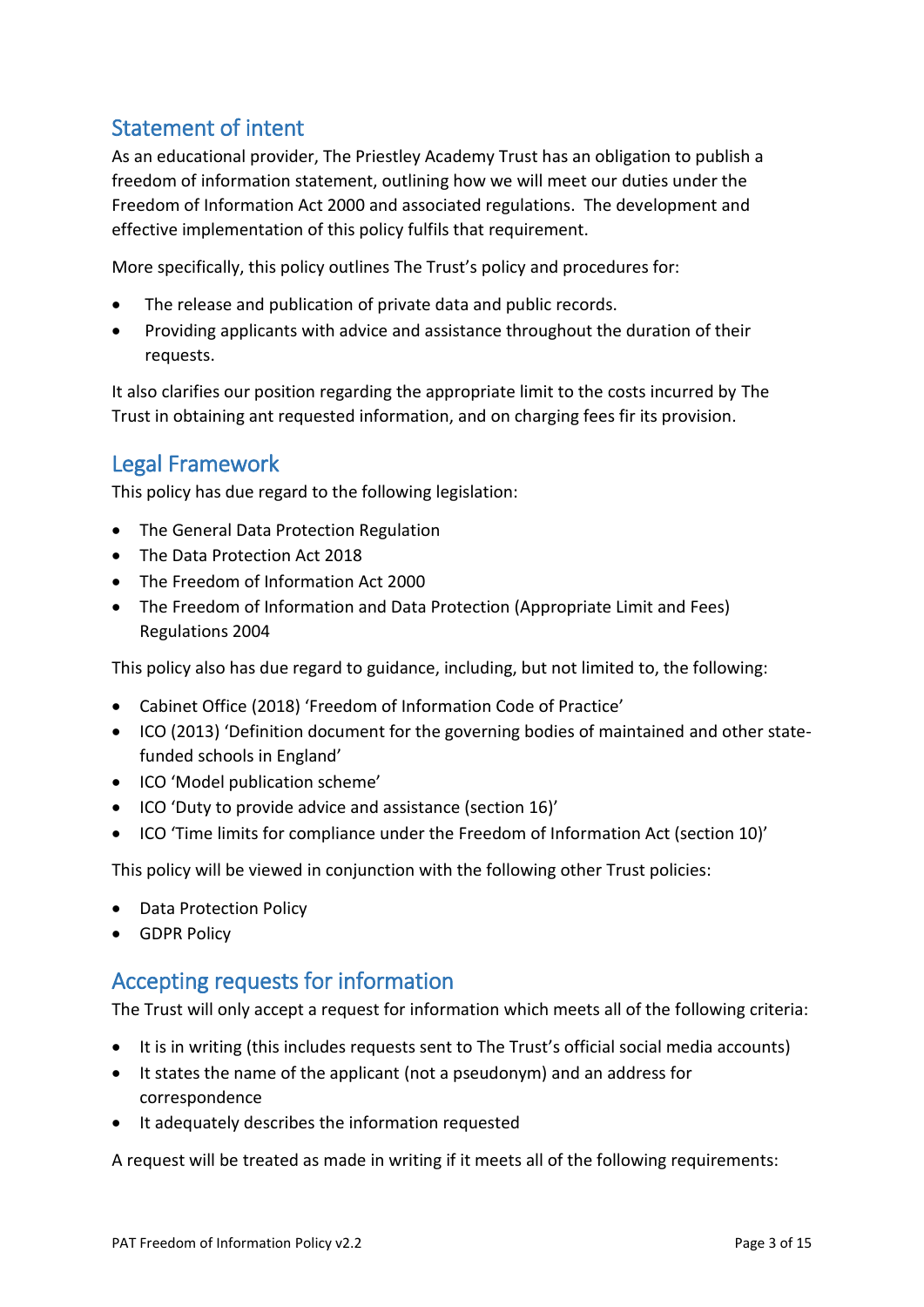- It is transmitted by electronic means
- It is received in legible form
- It is capable of being used for subsequent reference

Where a request is submitted in a foreign language, The Trust is not expected to obtain a translation of the request. For the request to be processed, The Trust will ask the applicant to provide their request in English.

The Trust will publish details of its procedures for dealing with requests for information on the website, which includes the following:

- A contact address and email address
- A telephone number
- A named individual to assist applicants with their requests

### <span id="page-3-0"></span>General right of access to information held by The Trust

Provided that the request meets the requirements set out in the section above 'Accepting requests for information' of this policy, The Trust will, comply with its duty to:

- Confirm or deny to any person making a request for information to The Trust, whether it holds information of the description specified in the request
- Provide the documentation, if The Trust confirms that it holds the requested information

The duties outlined above will be completed no later than 20 school days, or 60 working days if this is shorter, from receipt of the request.

Where a fee is charged, the timeframe within which The Trust has to respond to the request begins from the day the fee is received.

The Trust will not comply with this policy where:

- The Trust reasonably requires further information to meet a Freedom of Information request, has informed the applicant of this requirement, but was not subsequently supplied with that information.
- The information is no longer readily available as it is contained in files that have been placed in archive storage or is difficult to access for similar reasons.
- A request for information is exempt under Section 2 of the Freedom of Information Act 2000.
- The cost of providing the information exceeds the appropriate limit.
- The request is vexatious.
- The request is a repeated request from the same person made within 60 consecutive working days of the initial one.
- A fee notice was not honoured.
- The requested information is not held by The Trust for the purposes of The Trust's business.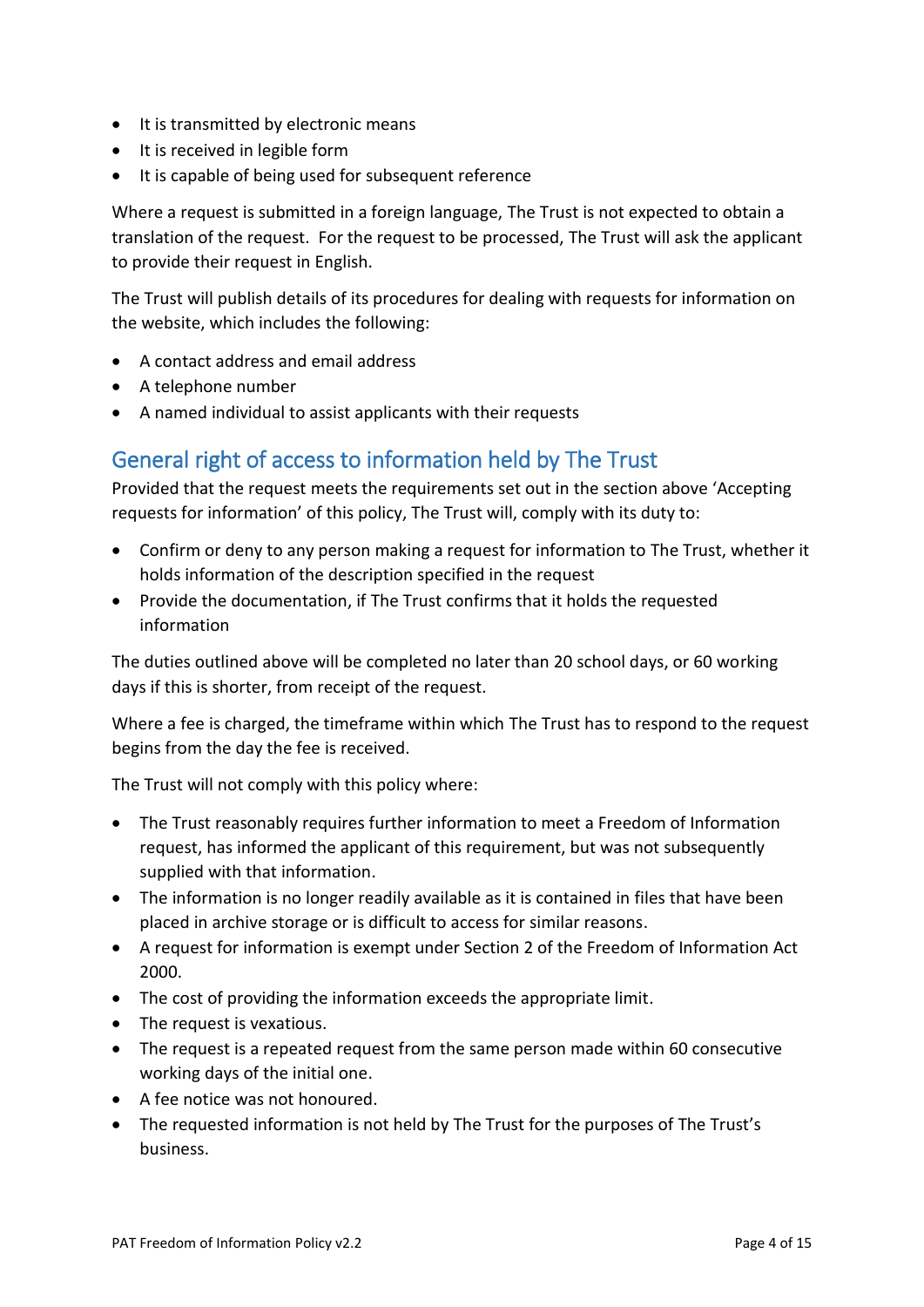Where information is, or is thought to be, exempt, The Trust will, within 20 school days, give notice to the applicant which:

- States the fact.
- Specifies the exemption in question.

If information falls within scope of a qualified exemption and The Trust needs additional time to consider the public interest test, The Trust may extend the deadline. In most cases, the extension will exceed no more than a further 20 school days; however, the actual length of the extension will be decided on a case-by-case basis.

Where a public interest test extension is required, The Trust will write to the applicant to inform them of this, stating the following information:

- Which exemption(s) the extension relies on and why.
- A revised deadline for when the applicant will receive their response.

Where a deadline has to be further extended, The Trust will write to the applicant again, stating the information outlined above.

Requests for information that is not recorded by The Trust (e.g. requests for explanations, clarification of policy and comments on The Trust's business) will not be considered valid requests. In these cases, the applicant will be provided with an explanation of why their request will not be treated under the Freedom of Information Act 2000 and The Trust will respond to the applicant through other channels as appropriate.

The information provided to the applicant will be in the format that they have requested, where possible.

Where it is not possible to provide the information in the requested format, The Trust will assist the applicant by discussing alternative formats which it can be provided.

The information provided will also be in the language in which it is held, or another language that is legally required.

If, under relevant disability and discrimination regulations, The Trust is legally obliged to provide the information in other forms and formats, it will do so.

In some cases, a request may be dealt with under more than one access regime, e.g. if the request involves both information about The Trust and personal information, it will be dealt with under the Freedom of Information Act 2000 and the Data Protection Act 2018.

Staff are made aware that it is a criminal offence to alter, deface, block, erase, destroy or conceal any information held by The Trust with the intention of preventing disclosure following a request.

### <span id="page-4-0"></span>The appropriate limit

The Trust will not comply with any freedom of information request that exceeds the statutorily imposed appropriate limit of £450.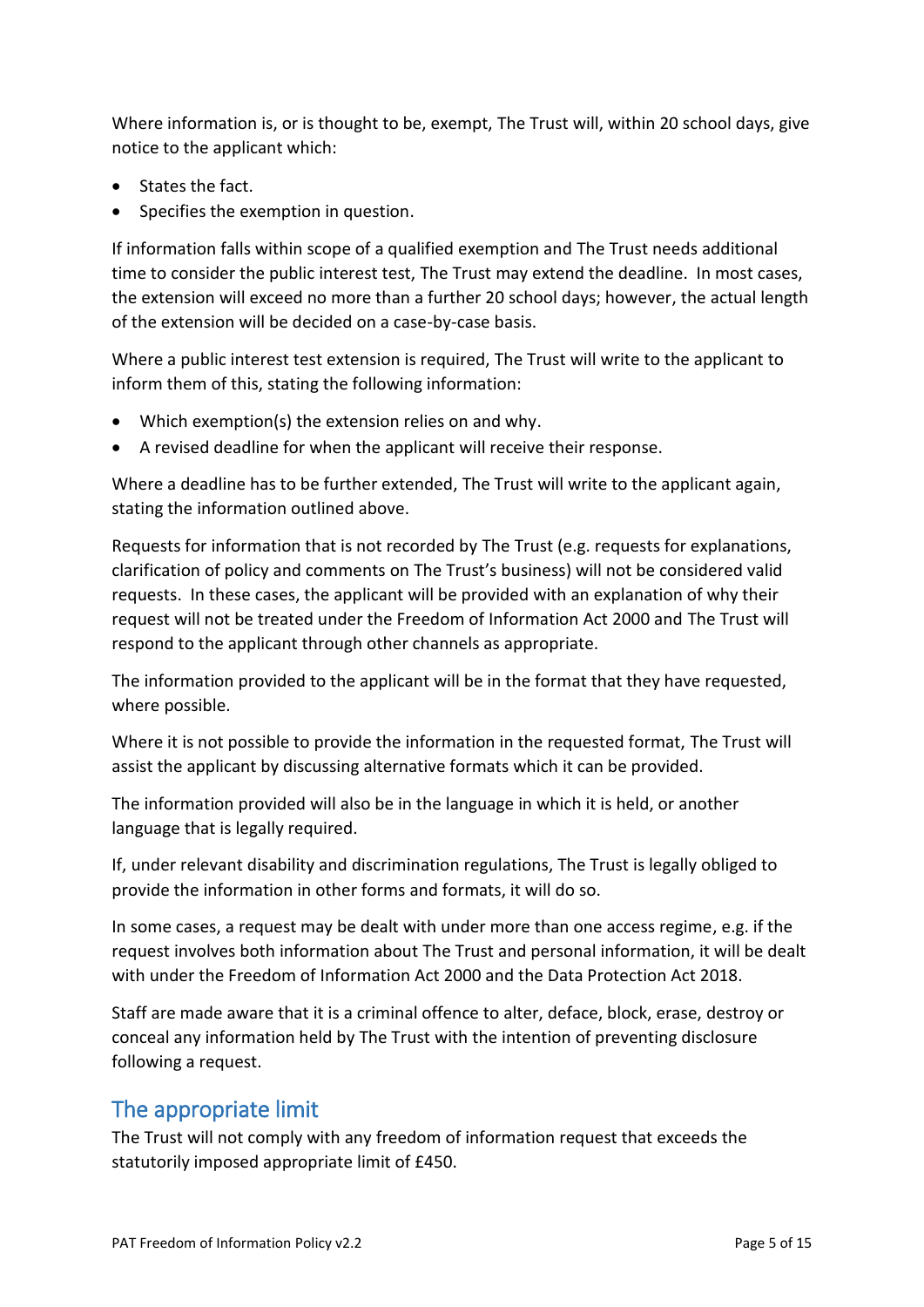When determining whether the cost of complying with a freedom of information request is within the appropriate limit, The Trust will take account only of the costs we reasonably expect to incur a relation to:

- Determining whether it holds the information.
- Locating the information, or a document which may contain the information.
- Retrieving the information, or a document which may contain the information.
- Extracting the information from a document containing it.
- Costs related to the time spent by any person undertaking any of the activities outlined in this policy on behalf of The Trust, are to be estimated at a rate of £25 per person per hour.

The Trust is not required to search for information in scope of a request until it is within the cost limit.

If responding to one part of a request would exceed the cost limit, The Trust does not have to respond to any other parts of the request.

Where multiple requests for information are made to The Trust within 60 consecutive working days of each other, either by a single person or by different persons who appear to be acting in concert, the estimated cost of complying with any of the requests is to be taken to be the total costs to The Trust of complying with all of them.

# <span id="page-5-0"></span>Charging fees

The Trust may, within 20 school days, give an applicant who has requested information from The Trust, a written notice stating that a fee is to be charged for The Trust's compliance.

Charges may be made for disbursements, such as the following:

- Production expenses, e.g. printing and photocopying
- Transmission costs, e.g. postage
- Complying with the applicant's preferences about the format in which they would like to receive the information, e.g. scanning to a CD

Fees charged will not exceed the total cost to The Trust of:

- Informing the person making the request whether we hold the information.
- Communicating the information to the person making the request.

Where a fee is to be charged, The Trust will not comply with the above section 'General right of access to information held by The Trust' of this policy unless the requested fee is paid within a period of three months, beginning with the day on which the fees notice is given to the applicant.

Where a fee is paid by cheque, The Trust has the right to wait until the cheque is cleared before commencing work.

Once a fee is received, The Trust will inform the applicant of the revised response deadline, i.e. an additional 20 school days (or 60 working days).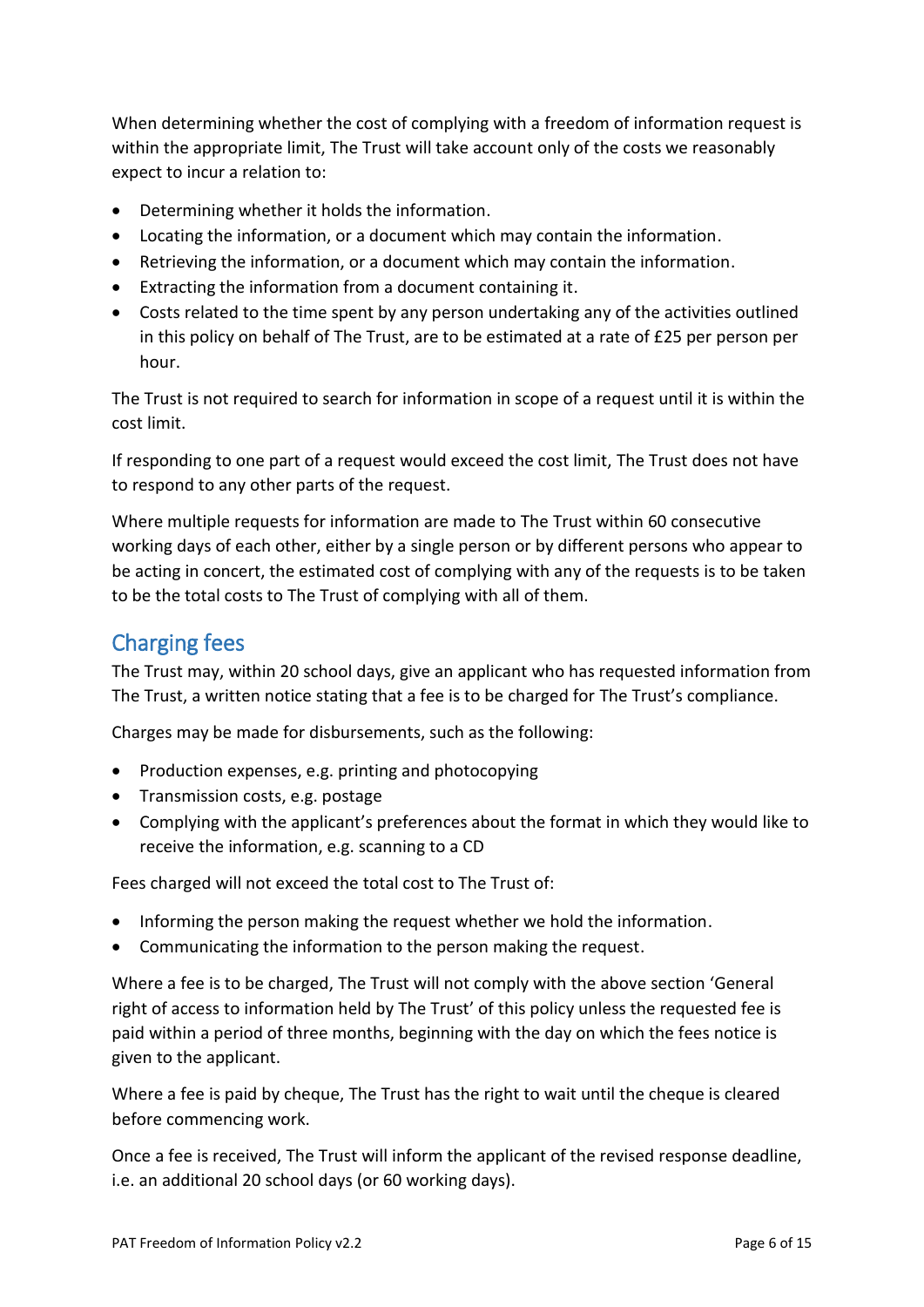Where The Trust has underestimated the cost to be charged to an applicant, a second fees notice will not be issued; instead, The Trust will bear the additional costs.

The Trust will not take into account any costs which are attributable to the time spent by persons undertaking any of the activities mentioned above.

When calculating the  $20<sup>th</sup>$  school day in which to respond to a freedom of information request, the period beginning the day on which the fee notice is given to the applicant and ending with the day on which the fee is received, will be disregarded.

### <span id="page-6-0"></span>Means of communication

Where, on making a request for information, the applicant expresses a preference for communication by any one of the following means, The Trust, will, as far as practicable, give effect to that preference:

- The provision to the applicant of a copy of the information in permanent form or in another form acceptable to the applicant.
- The provision to the applicant of a reasonable opportunity to inspect a record containing the information.
- The provision to the applicant of a digest, or summary of the information, in permanent form or in another form acceptable to the applicant.

Where a preference is not stated by the applicant, The Trust will communicate by any means which are reasonable under the circumstances. For example, where an applicant uses Twitter to make a request, The Trust may respond via an alternative medium as Twitter restricts the length of a response.

### <span id="page-6-1"></span>Providing advice and assistance

The Trust will meet its duty to provide advice and assistance, as far as is reasonable, to any person who proposes to make, or has made, requests for information to The Trust.

The Trust may offer advice and assistance in the following circumstances:

- If an individual requests to know what types of information The Trust holds and the format in which it is available, as well as information on the fees regulations and charging procedures.
- If a request has been made, but The Trust is unable to regard it as a valid request due to insufficient information, leading to an inability to identify and locate the information.
- If a request has been refused, e.g. due to an excessive cost, and it is necessary for The Trust to assist the individual who has submitted the request.

The Trust will provide assistance for each individual on a case-by-case basis; examples of how The Trust will provide assistance include the following:

- Informing an applicant of their rights under the Freedom of Information Act 2000.
- Assisting an individual in the focus of their request, e.g. by advising of the types of information available within the requested category.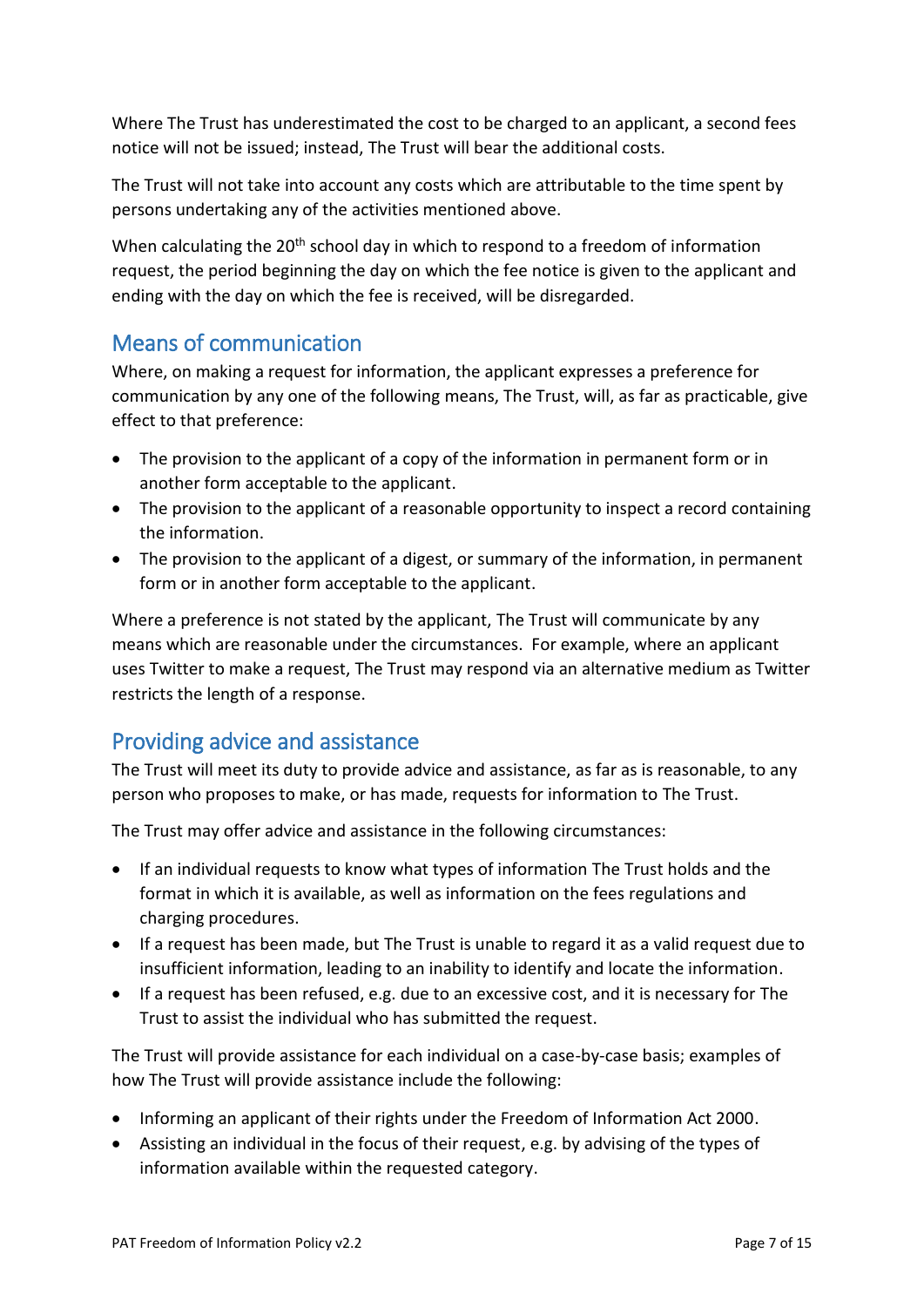- Advising an applicant if information is available elsewhere and how to access this information.
- Keeping an applicant informed on the progress of their request.

Where The Trust wishes to ask a different public authority to deal with a request by transferring it to them, this will only be done with the agreement of the applicant.

In order to provide assistance as outlined above, The Trust will engage in the following good practice procedures:

- Make early contact with an individual and keep them informed of the progress of their request.
- Accurately record and document all correspondence concerning the clarification and handling of any request.
- Give consideration to the most appropriate means of contacting the applicant, taking into account their individual circumstances.
- Discuss with the applicant whether they would prefer to receive the information in an alternative format, in cases where it is not possible to provide the information requested in the manner originally specified.
- Remain prepared to assist an applicant who has had their request denied due to an exemption.

The Trust will give particular consideration to what level of assistance is required for an applicant who has difficulty submitting a written request.

In circumstances where an applicant has difficulty submitting a written request, The Trust will:

- Make a note of the application over the telephone and then send the note to the applicant to confirm and return – the statutory time limit for a reply would begin here.
- Direct the individual to a different agency that may be able to assist with framing their request.

**NB:** This list is not exhaustive, and The Trust may decide to take additional assistance measures that are appropriate to the case.

Where an applicant's request has been refused either because the information is accessible by other means, or the information is intended for future publication or research, The Trust, as a matter of good practice, will provide advice and assistance.

The Trust will advise the applicant how and where information can be obtained, if it is accessible by other means.

Where there is an intention to publish the information in the future, The Trust will advise the applicant of when this publication is expected.

If the request is not clear, The Trust will ask for more detail from the applicant in order to identify and locate the relevant information, before providing further advice and assistance.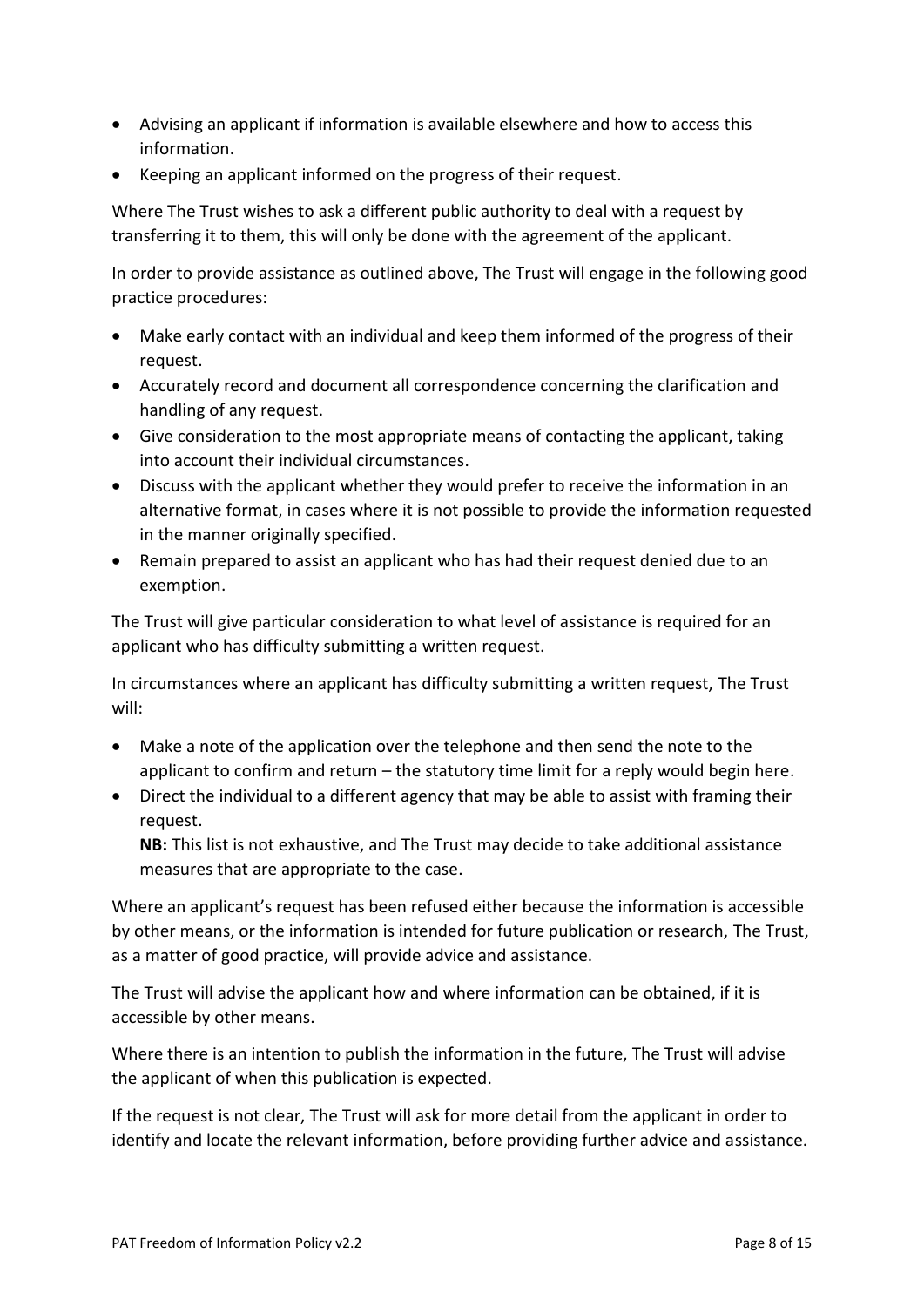If The Trust believes the applicant has not provided their real name, The Trust will inform the applicant that the request will not be responded to until further information is received from the applicant.

If The Trust is able to clearly identify the elements of a request, it will respond following usual procedures and will provide advice and assistance for the remainder of the request.

If any additional clarification is needed for the remainder of a request, The Trust will ensure there is no delay in asking for further information.

Applicants are given two months to provide any requested clarification. If an applicant decides not to follow The Trust's advice and assistance and fails to provide clarification, The Trust is under no obligation to contact the applicant again.

If The Trust is under any doubt that the applicant did not receive the advice and assistance, The Trust will re-issue it.

The Trust is not required to provide assistance where an applicant's request is vexatious or repeated, as defined under Section 14 of the Freedom of Information Act 2000.

Where The Trust has already sent a refusal request in relation to a previous vexatious request, The Trust is not obliged to send another notice for future vexatious requests.

An ongoing evidence log is kept, recording relevant correspondence or behaviour that has been taken into account when a request has been classed as vexatious.

The Trust is not required to provide information where the cost of complying with a request exceeds the limit outlined in the Freedom of Information Act 2000. In such cases, The Trust will firstly provide the applicant with advice and assistance to help them reframe or refocus their request with a view to bringing it within the cost limit. Then The Trust will consider whether any information can be provided free of charge if the applicant refuses to pay the fee.

If a request is refined, it will be treated as a new request.

A record will be kept by the COO/DPO of all the advice and assistance provided.

### <span id="page-8-0"></span>Consultation with third parties

The Trust may need to consult third parties about information held in scope of a request to consider whether it would be suitable to disclose the information. Situations where third parties may need to be consulted include the following:

- When requests relate to persons or bodies who are not the applicant and/or The Trust.
- When the disclosure of information is likely to affect the interests of persons or bodies wo are not the applicant or The Trust.

The Trust will consider if a third party needs to be directly consulted about a request, particularly, if there are contractual obligations that require consultation before information is disclosed.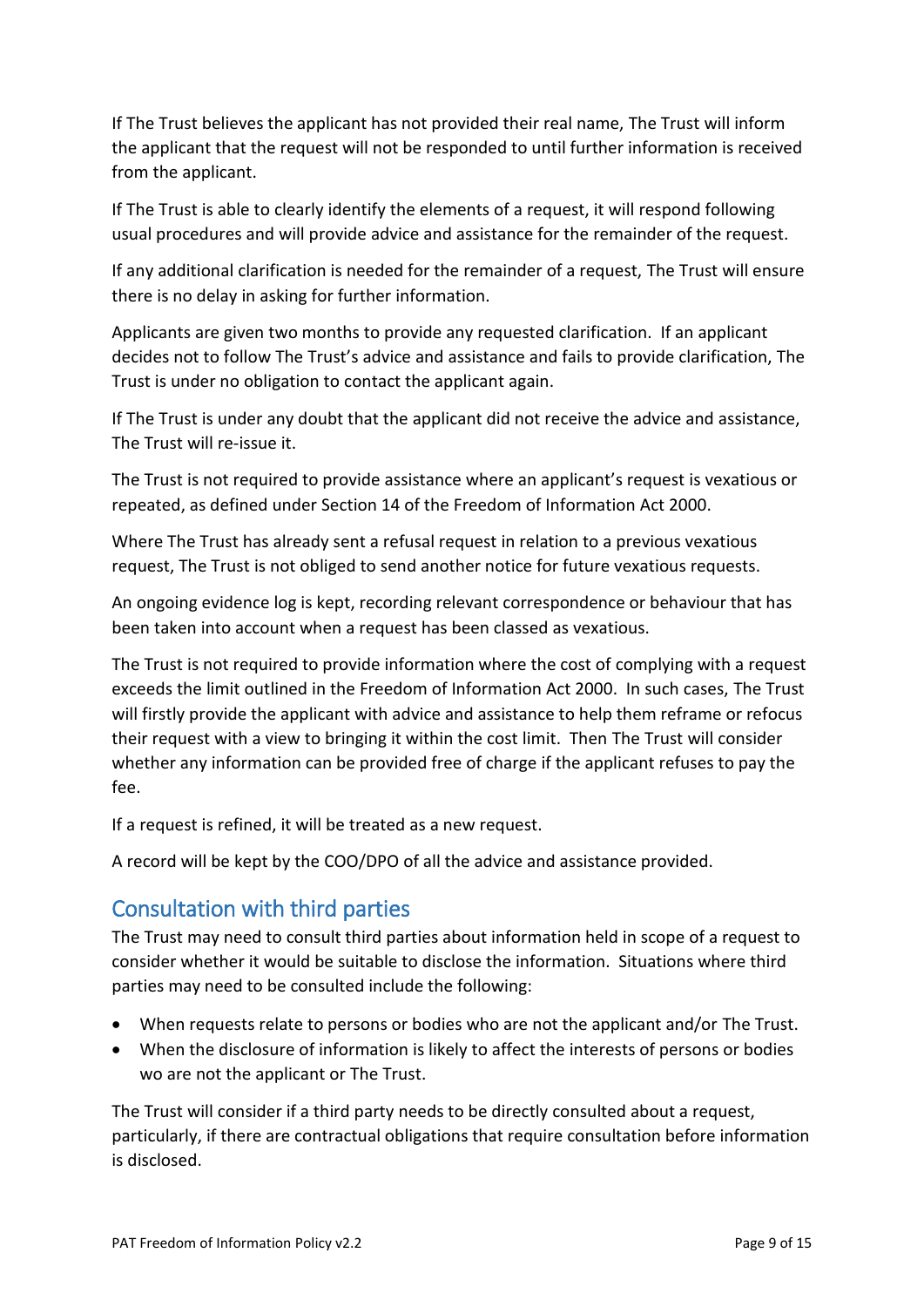Third parties will also be consulted where The Trust is proposing to disclose information relating to them or information that is likely to affect their business or private interests.

The views of third parties will be given appropriate weighting when deciding how to respond to a request. For example, if the third party created or provided the information, they may have a better understanding of its sensitivity.

It is ultimately The Trust's decision as to whether information in scope of a request will be released following any relevant consultation.

Where The Trust decides to release information following consultation with a third party, the third party will be informed in advance that the information is going to be disclosed.

Where The Trust intends to release information that relates to a large number of third parties, The Trust will consider whether it would be more appropriate to contact a representative organisation who can express views on behalf of the third parties, rather than contacting each party individually. If no representative organisation exists, The Trust may also consider only notifying or consulting a sample of the third parties relating to the disclosure.

Decisions made in line with the above paragraph will be made on a case-by-case basis.

### <span id="page-9-0"></span>Internal reviews

When responding to requests for information, the details of The Trust's internal review process will be set out, including information about how applicants can request an internal review. Applicants will also be informed of their right to complain to the ICO if they are still dissatisfied following the outcome of The Trust's internal review.

Requests for an internal review should be made in writing to The Trust.

For a request for an internal review to be accepted, it must be made within 40 school days from the date The Trust issued an initial response to the request.

Upon receipt of an application, The Trust will acknowledge an application and inform the applicant of the intended response date. Responses will usually be delivered within 20 school days of receipt of the application.

If an internal review is complex, requires consultation with third parties or the relevant information is of high volume, The Trust may need to extend the usual response timeframe. In these cases, The Trust will inform the applicant and provide an alternative response date. In most cases, the extension will exceed no more than a further 20 school days; however, the actual length of the extension will be decided on a case-by-case basis.

Where clarification is needed from an applicant regarding the review, the normal response period will not begin until clarification is received.

Wherever possible, the review will be undertaken by a different member of staff than the person who took the original decision.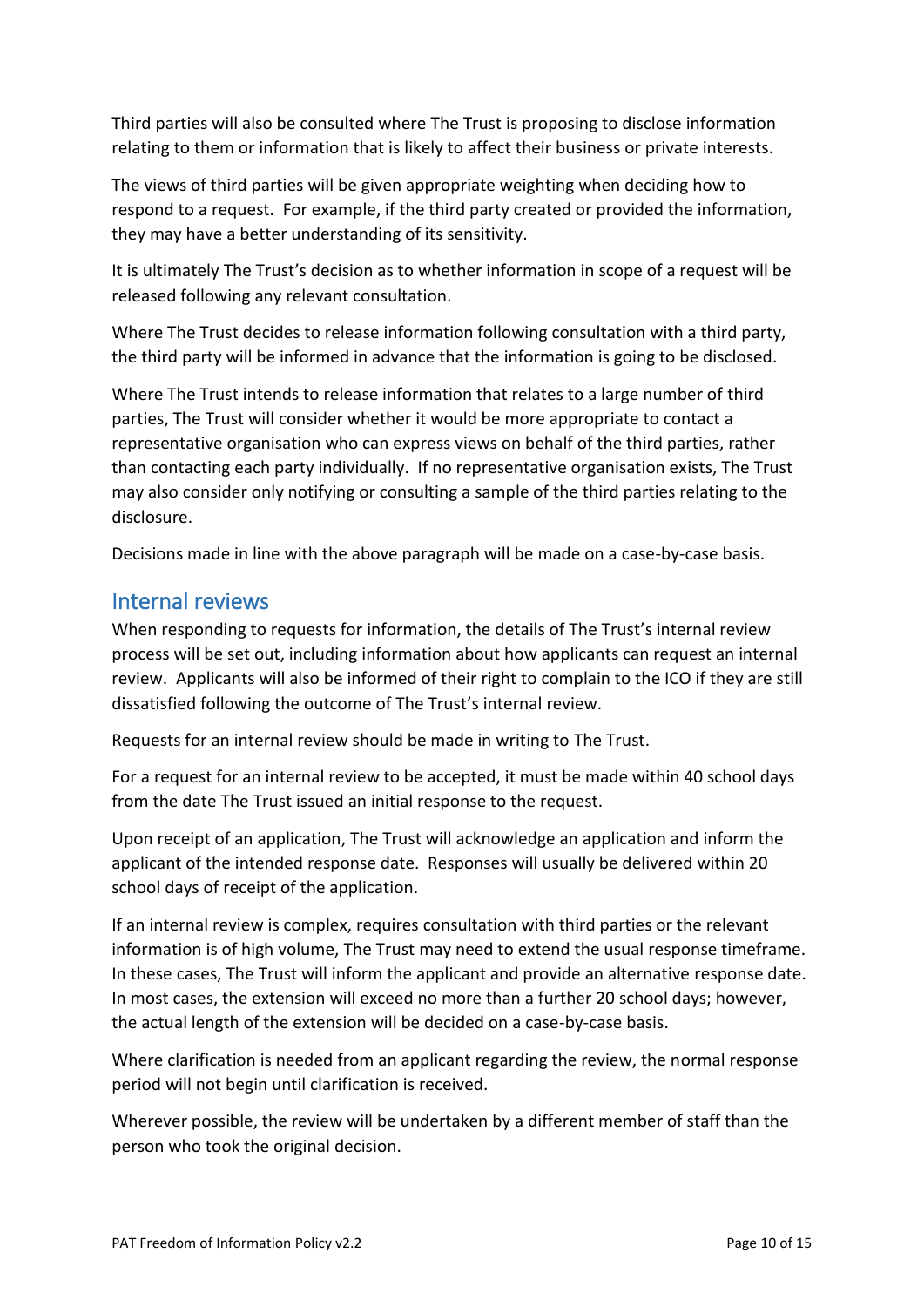During a review, The Trust will evaluate the handling of the request; particular attention will be paid to concerns raised by the applicant.

The applicant will be informed of the outcome of the review and a record will be kept of such reviews and the final decision that is made.

If the outcome of the review is to disclose information that was previously withheld, the information will be provided to the applicant at the same time they are informed of the response to the review, where possible. If this is not possible, the applicant will be informed of when the information will be provided.

Within the response to a review, the applicant will be informed again of their right to complain to the ICO.

### <span id="page-10-0"></span>Publication scheme

The Trust will meet its duty to adopt and maintain a publication scheme which specifies the information which it will publish on The Trust and school websites, and whether the information will be available free of charge or on payment.

The publication scheme will be reviewed and, where necessary, updated on an annual basis.

#### <span id="page-10-1"></span>Contracts and outsourced services

The Trust will make clear what information is held by third party contractors on behalf of The Trust.

Where a contractor holds information relating to a contract held with The Trust on behalf of The Trust, this information is considered in the same way as information held by a public authority and so is subject to the Freedom of Information Act 2000.

When entering into a contract, The Trust and contractor will agree what information The Trust will consider to be held by the contractor on behalf of The Trust, this will be indicated in the contract.

Appropriate arrangements will be put in place for the school to gain access to information held by the contractor on The Trust's behalf, in the event that a freedom of information request is made. These arrangements will be set out in the contract and will cover areas including the following:

- How and when the contractor should be approached for information and who the points of contact are.
- How quickly information should be provided to The Trust.
- How any disagreement about disclosure between The Trust and contractor will be addressed.
- How requests for internal reviews and appeals to the ICO will be managed.
- The contractor's responsibility for maintaining record keeping systems in relation to the information they hold on behalf of The Trust.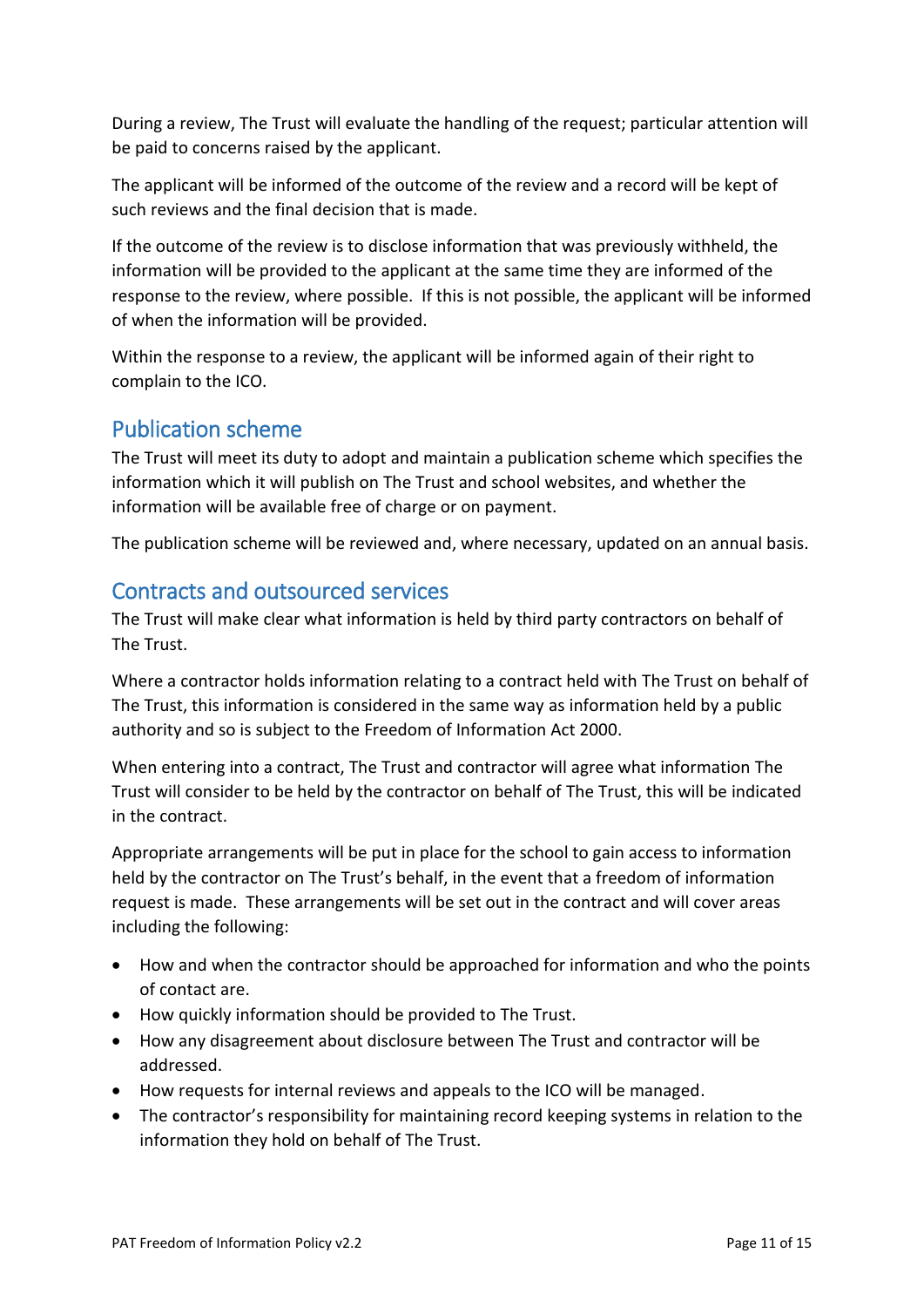- The circumstances under which The Trust must consult with the contractor about disclosure and the process for doing so.
- The types of information which should not be disclosed and the reasons for this confidentiality, where appropriate.

In some situations, The Trust may offer or accept confidentiality arrangements that are not set out within a contract with a third party. The Trust and the third party will both be aware of the legal limits placed on the enforceability of expectations of confidentiality and the public interest in transparency.

Such expectations outlined above will only be created where it is appropriate to do so.

Contractors must comply with requests from The Trust for access to information they hold on behalf of The Trust.

Requests for information held by a contractor on behalf of The Trust will be responded to by The Trust. If a contractor receives a request, this will be passed onto The Trust for consideration.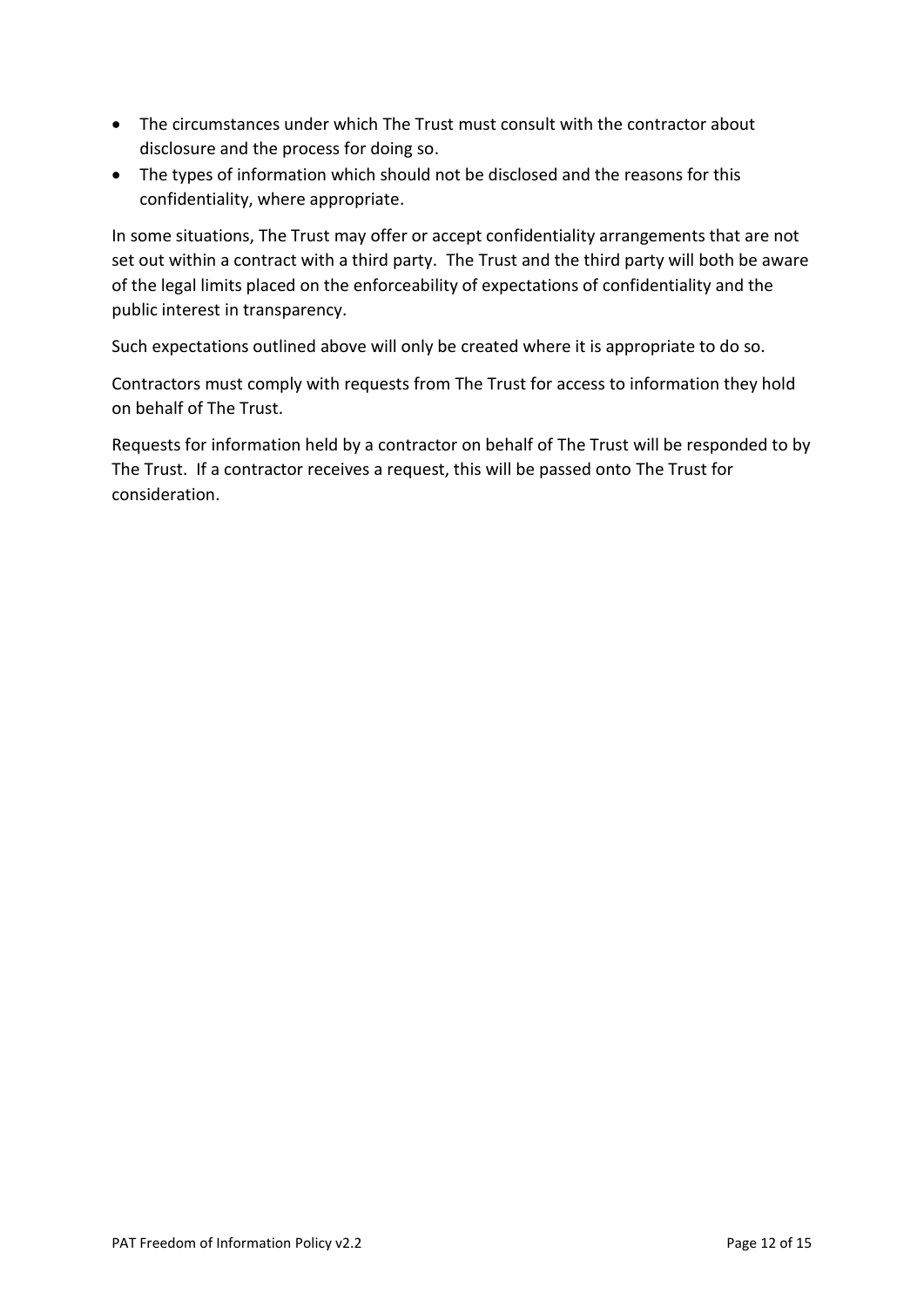# <span id="page-12-0"></span>Model Publication Scheme

This scheme follows the model approved by the ICO and sets out the classes of information which we publish or intend to publish; the format in which the information will be made available and whether the information is available free of charge or on payment.

This publication scheme commits The Trust to make information available to the public as part of its normal business activities. The information covered is included in the classes of information mentioned below, where this information is held by The Trust. Additional assistance is provided to the definition of these classes in sector specific guidance manuals issued by the Information Commissioner.

The scheme commits The Trust:

- To proactively publish or otherwise make available as a matter of routine, information including environmental information, which is held by The Trust and falls within the classifications below.
- To specify the information which is held by The Trust and falls within the classifications below.
- To proactively publish or otherwise make available as a matter of routine, information in line with the statements contained within this scheme.
- To produce and publish the methods by which the specific information is made routinely available so that it can be easily identified and accessed by members of the public.
- To review and update on a regular basis the information The Trust makes available under this scheme.
- To produce a schedule of any fees charged for access to information which is made proactively available.
- To make this publication scheme available to the public.
- To publish any dataset held by The Trust that has been requested, and any updated versions it holds, unless The Trust is satisfied that it is not appropriate to do so; to publish the dataset, where reasonably practicable, in an electronic form that is capable of re-use; and, if any information in the dataset is a relevant copyright work and the public authority is the only owner, to make the information available for re-use under the terms of the Re-use of Public Sector Information Regulations 2015, if they apply, and otherwise under the terms of the Freedom of Information Act section 19. The term 'dataset' is defined in section 11(5) of the Freedom of Information Act. The term 'relevant copyright work' is defined in section 19(8) of that Act.

#### <span id="page-12-1"></span>Classes of information

Information that is available under this scheme includes:

- **Who we are and what we do:** organisational information, locations and contacts, information on constitutional and legal governance.
- **What we spend and how we spend it:** financial information relating to projected and actual income and expenditure, tendering, procurement and contracts.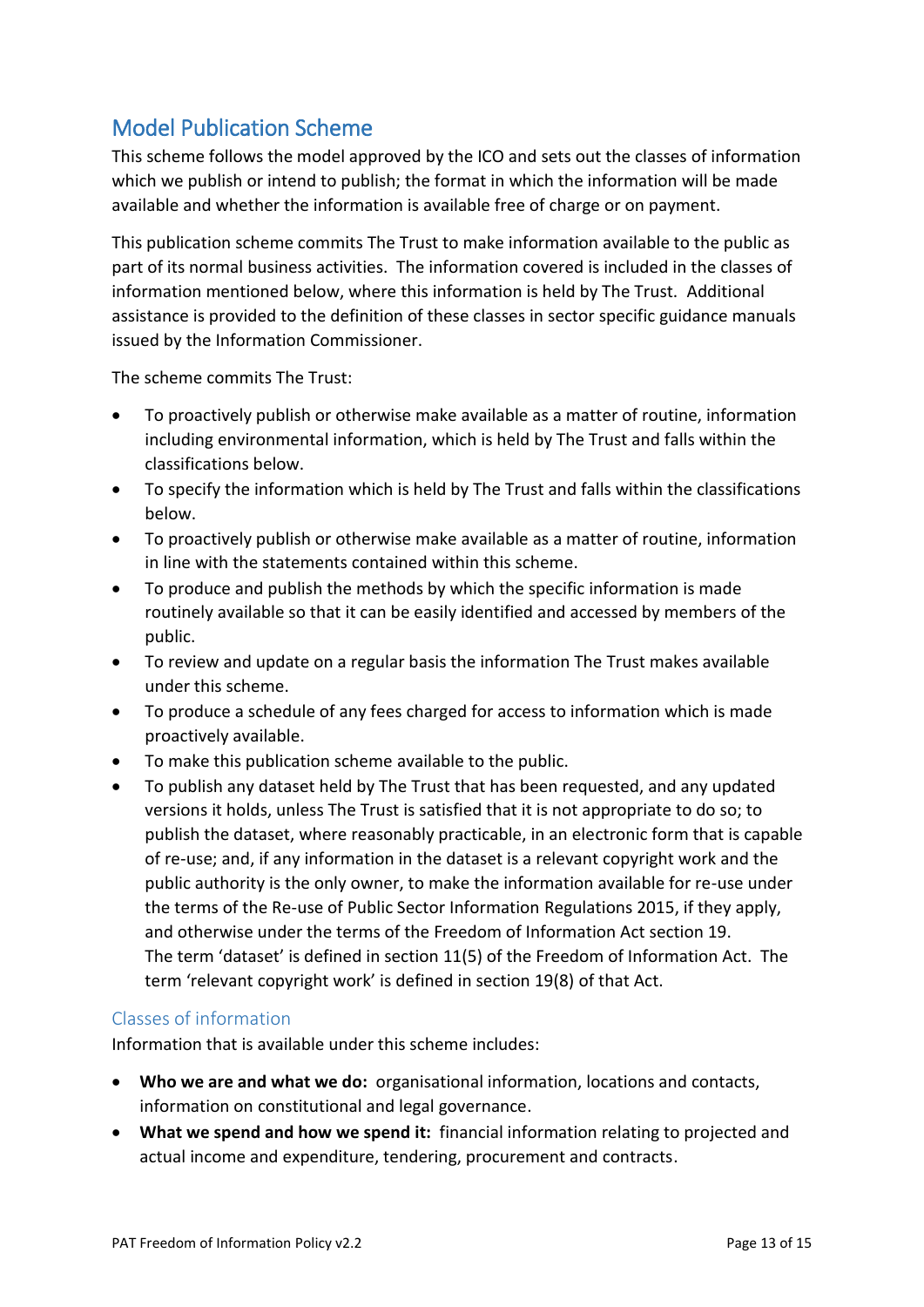- **What are our priorities are and how we are doing:** strategy and performance information, plans, assessments, inspections and reviews.
- **How we make decisions:** policy proposals and decisions, decision-making processes, internal criteria and procedures, consultations.
- **Our policies and procedures:** current written protocols for delivering our functions and responsibilities.
- **Lists and registers:** information held in registers required by law and other lists and registers relating to the functions of The Trust.
- **The services we offer:** advice and guidance, booklets and leaflets, transactions and media releases.

The classes of information which **will not** be made available under this scheme includes:

- Information the disclosure of which is prevented by law, or exempt under the Freedom of Information Act, or is otherwise properly considered to be protected from disclosure.
- Information in draft form, or notes, documents in older versions, emails or other correspondence.
- Information that is no longer readily available as it is contained in files that have been placed in archive storage or is difficult to access for similar reasons.

#### <span id="page-13-0"></span>How information published under this scheme will be made available

The Trust will indicate clearly to the public what information is covered by this scheme and how it can be obtained.

Information covered by this scheme will, as far as possible, be published on The Trust and School websites. Where this is impracticable, or you do not wish to access the information via the websites, information covered by this scheme can also be obtained by contacting our DPO via [tracey.parry@priestley.academy](mailto:tracey.parry@priestley.academy) or 01274 774644.

Requested information under this scheme will be delivered electronically where possible, but paper copies can be provided.

In exceptional circumstances some information may be available only by viewing in person. Where this manner is specified, contact details will be provided. An appointment to view the information will be arranged within a reasonable timescale.

Information will be provided in the language in which it is held or in such other language that is legally required. Where we are legally required to translate any information, we will do so. Information can be translated into accessible formats where possible.

Obligations under disability and discrimination legislation and any other legislation to provide information in other forms and formats will be adhered to when providing information in accordance with this scheme.

To enable us to process your request quickly, please mark all correspondence:

#### **"PUBLICATION SCHEME INFORMATION REQUEST"**